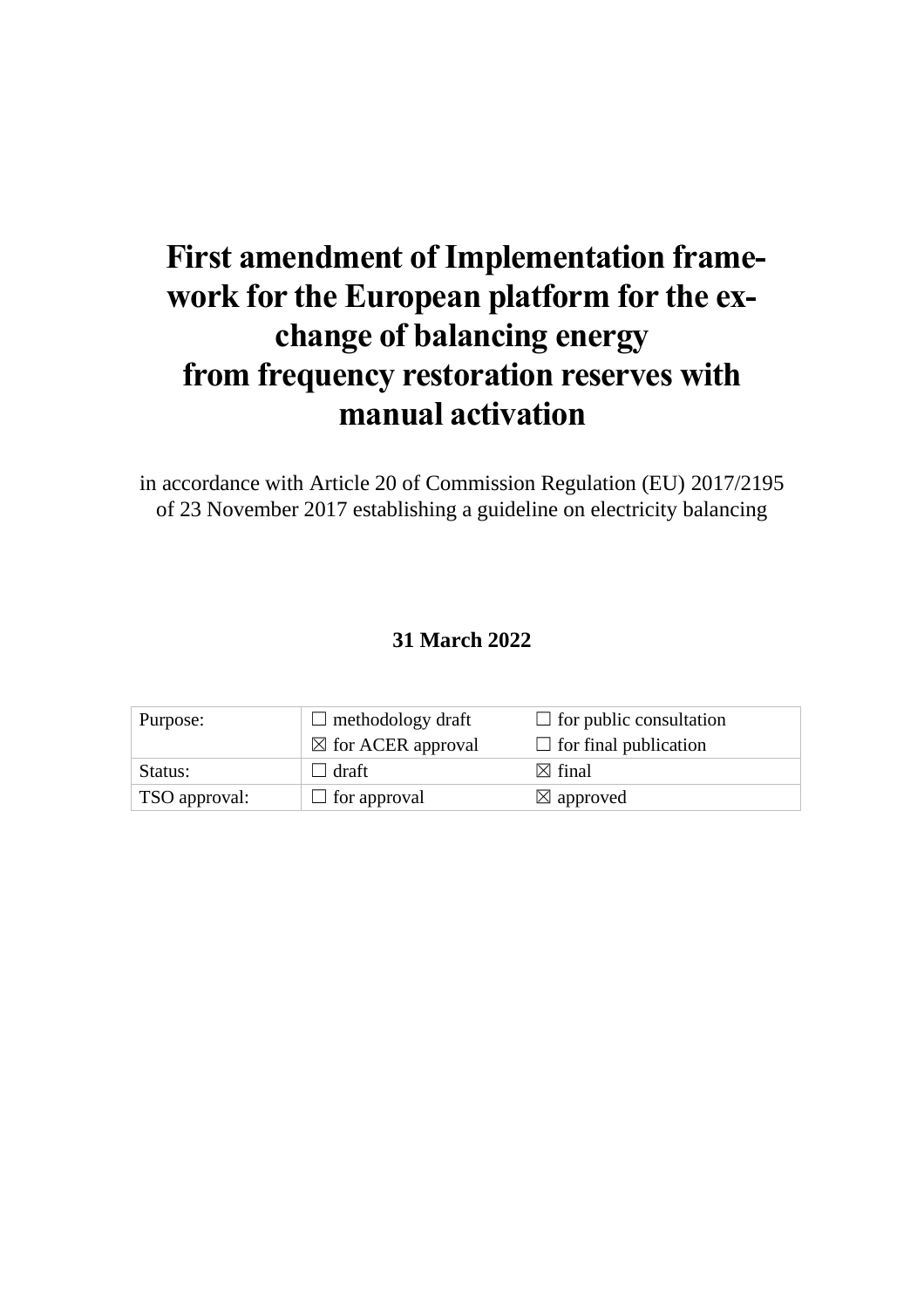All TSOs, taking into account the following:

#### **Whereas**

- (1) This proposal provides an amendment to Implementation framework for a European platform for the exchange of balancing energy from frequency restoration reserves with manual activation (hereafter referred to as the "mFRRIF") in accordance with ACER decision 03-2020 of 24 January 2020.
- (2) European TSOs strongly support the European target model defined by the Commission Regulation (EU) 2017/2195 of 23 November 2017 establishing a guideline on electricity balancing (hereafter referred to as the "EB Regulation") for integrated balancing energy markets, especially the implementation and go-live of the platforms for the exchange of balancing energy, and see significant advantages resulting from it.
- (3) Article 12(2) of the mFRRIF provides that "no later than eighteen months before the deadline when the capacity management function (hereafter referred to as the "CMF") shall be considered as a function required to operate the mFRR-Platform pursuant to Article 6(4) [mFRRIF], all TSOs shall develop a proposal for amendment of this mFRRIF, which shall designate the entity performing the capacity management function in accordance with Article 20(3)(e) of the EB Regulation and clarify whether the mFRR-Platform will be operated by a single entity or multiple entities."
- (4) In accordance with Article 12(2) of the mFRRIF this amendment proposal fulfils all TSO obligations regarding the proposed designation of the entities that will perform the functions defined in the mFRRIF and clarifies that the mFRR-Platform may be operated by multiple entities in accordance with Article 20(3)(e) of the EB Regulation.
- (5) For the sake of clarity, the mFRRIF, as well as ACER decision 02-2020 of 24 January 2020 on the Implementation framework for the European platform for the exchange of balancing energy from frequency restoration reserves with automatic activation (hereafter referred to as the "aFRRIF") and ACER decision 13-2020 of 24 June 2020 on the Implementation framework for the European platform for the imbalance netting process (hereafter referred to as the "INIF"), specify that all TSOs shall establish a CMF and that in case several balancing platforms have such function, the CMF shall be the same across these platforms.
- (6) Given ACER's requirement to have the same function across the platforms, the intention of all TSOs is to designate the same entity to perform the CMF for the mFRR-Platform, aFRR-Platform and IN-Platform, that entity being different from the entities operating the other functions. The designated entity will operate the CMF as a crossplatform function of the concerned platforms. In order to ensure efficient and effective governance, coordination, and decision making process, all TSOs have entered into contracts to facilitate the appointment of one TSO to perform the CMF functions for the aFRR-Platform, mFRR-Platform and IN-Platform.
- (7) TSOs duly remind ACER that this amendment is submitted for its approval in accordance with Decision No. 03/2020, it being understood however that eight TSOs have filed an application before the General Court (registered as Case T-607/20) seeking the annulment of Article 1 of Decision No. 03/2020 and of Articles 3(3), 3(5)(b), 4(6), 6,  $11(1)(c)$ ,  $11(2)(c)$  and 12 of the Implementation Framework for the European platform for the exchange of balancing energy from frequency restoration reserves with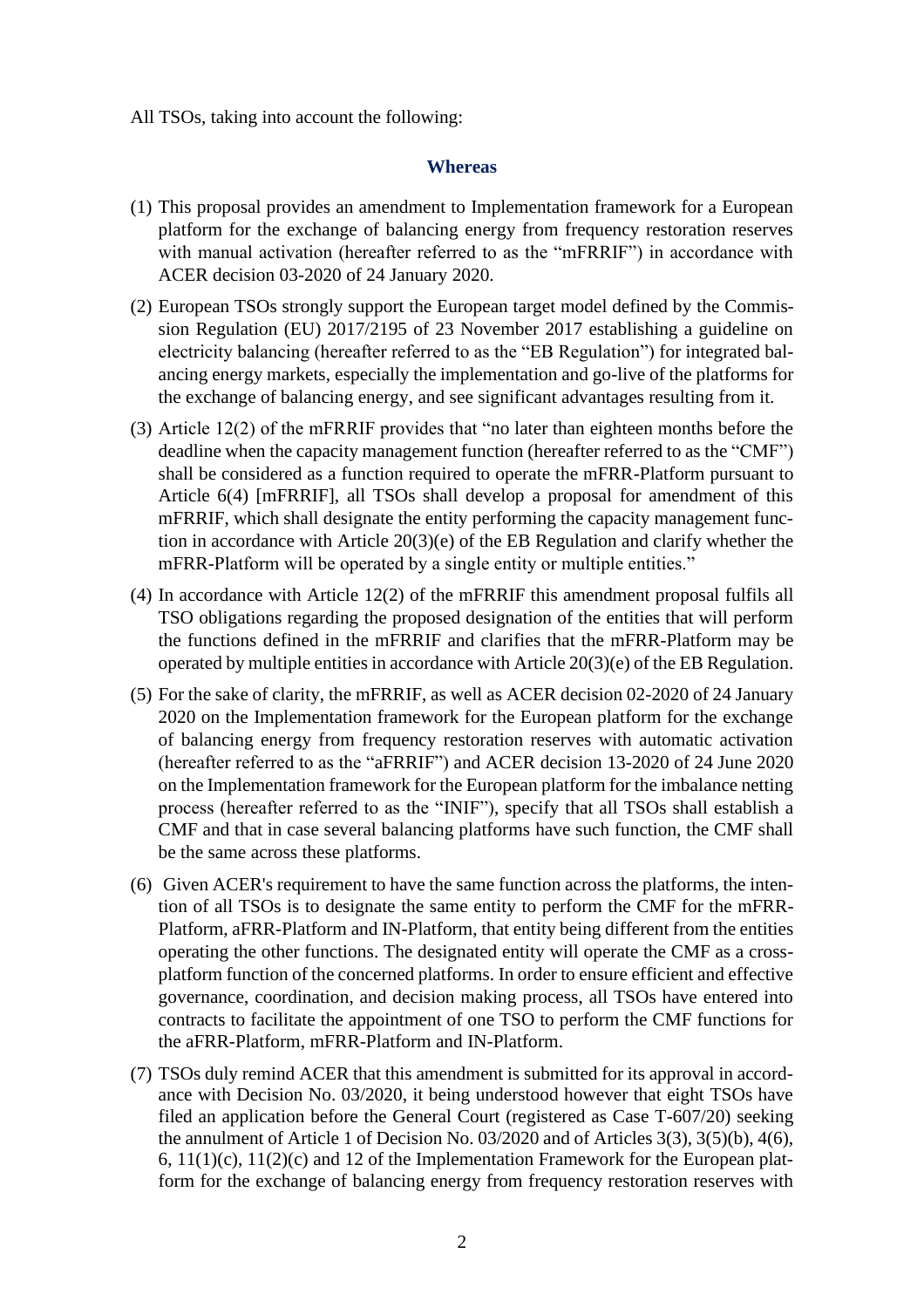manual activation. The present amendment and any decision taken by ACER in respect of it will need to take into account and be adjusted in accordance with the judgment of the General Court (and any possible judgment on appeal by the Court of Justice) on the meaning and effect of Article 20 of the EB Regulation. The TSOs reserve the right to amend the implementation framework taking into account any measures as eventually adopted by the Court of Justice.

- (8) The present amendment is without prejudice to the position recorded in all TSOs' final proposal dated 18 December 2019 (submitted to ACER as a supplement to their proposal for the mFRRIF) that the CMF is not a required platform function and does not fall within the scope of Article 20 of the EB Regulation.
- (9) In accordance with Article 4 and Article 6(4) of the mFRRIF, the CMF constitutes an additional functionality of the Platform and implements a centralized and coordinated process between all TSOs and the balancing platforms, and between the platforms themselves to continuously update the mFRR cross-zonal capacities for each of the relevant bidding zone borders or set of bidding zone borders taking into account (i) the initial cross-zonal capacities in accordance with Article 37 of the EB Regulation, (ii) the additional cross-zonal capacities allocated to the RR and mFRR process pursuant to Article 38(1) of the EB Regulation and, (iii) the already confirmed exchanges within the balancing timeframe, inter alia, the replacement power interchange and the manual frequency restoration power interchange, (iv) the adjustments of the crosszonal capacities pursuant to Commission Regulation (EU) 2017/1485 establishing a guideline on electricity transmission system operation (hereafter referred to as the "SO Regulation"). The main objective of the CMF is to ensure the consistency of the data exchanged between all TSOs and the European platforms related to the cross-zonal capacities. As obliged by IFs, the CMF shall be the same across all platforms, therefore it is technically logical to have a central CMF. Allocating the CMF to one platform might endanger the interchange between other platforms if the former is unavailable. By designating a different entity to develop, host and monitor the CMF, all TSOs are ensuring the workload is shared by different entities. As a consequence, the establishment of the platform functions can take place in parallel using available resources of the TSOs, and the CMF can be delivered earlier and up to adequate quality standards. Thus it is coherent to allocate the CMF as an interface process to an entity which is distinct from the entities that perform the activation optimisation function (hereafter referred to as the "AOF") or imbalance netting process function (hereafter referred to as the INP function) in case of IN-Platform and the TSO-TSO settlement function of each European platform.
- (10) The amended mFRRIF includes the CMF function in the scope of the mFRR steering committee. All TSOs have agreed that the mFRR steering committee will be the governing body for CMF as a cross-platform function, as this is an efficient, effective governance structure that provides for coordination and oversight as all TSOs involved in the European platforms are represented in the mFRR steering committee.
- (11) The amended mFRRIF also further specifies that the mFRR-Platform steering committee has the authority to create subcommittees or working groups, which may be granted delegated authority by the steering committee. In such event, the mFRR-Platform steering committee determines the composition and the modalities of the functioning of such subcommittee or working group. In case the aFRR-Platform and the IN-Platform also create the same subcommittee or working group, they can be the same for the concerned European platforms and the steering committees jointly define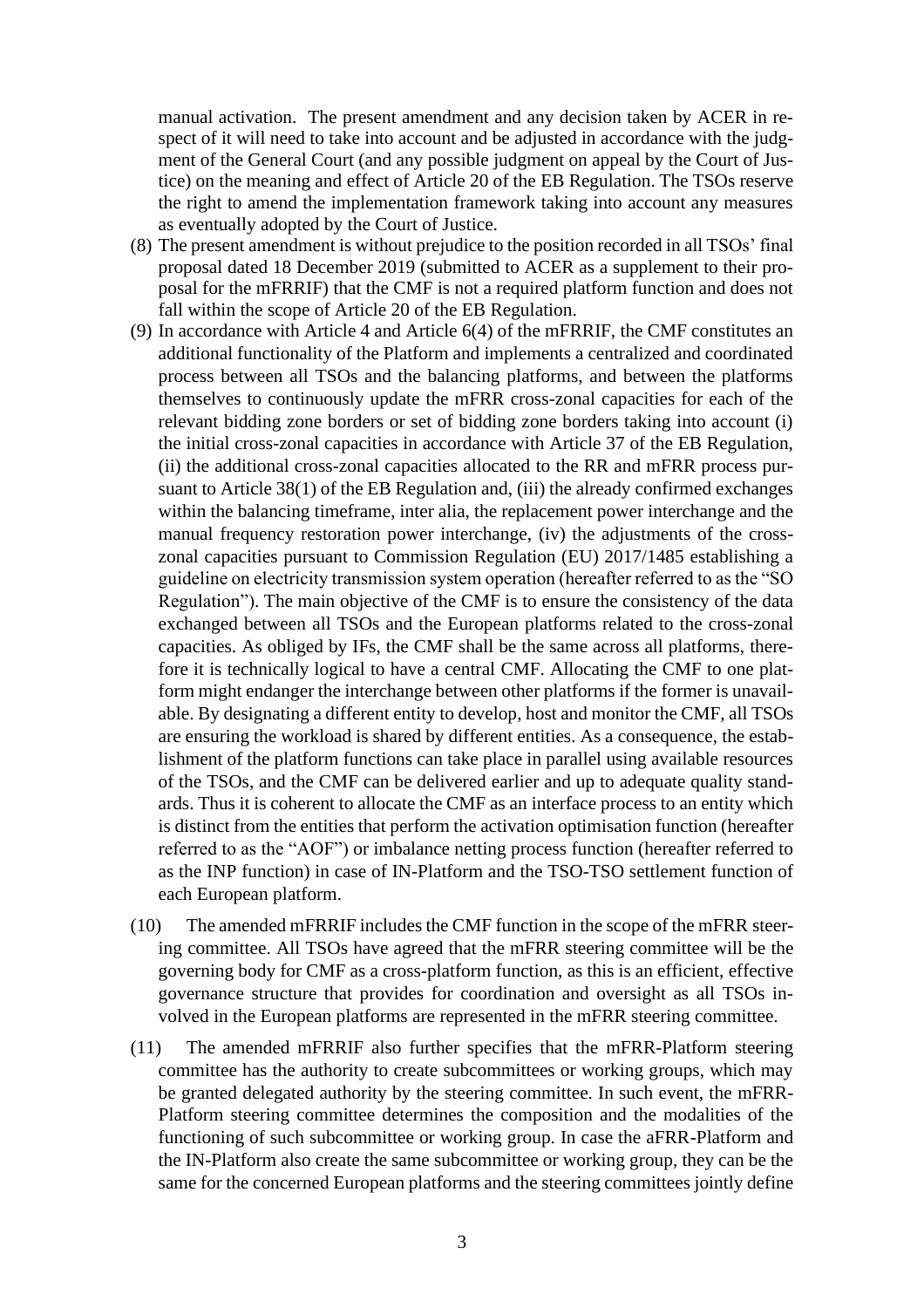their composition and their functioning.

- (12) Each Member TSO is in accordance with the legal framework, notably the Directive (EU) 2019/944 on the common rules for the internal market for electricity (hereinafter Electricity Directive) and regulations, already accountable towards its national regulatory authority (hereafter referred to as the "NRA") in general and in particular for the execution of the cross-border activation process in accordance with EB Regulation. While the TSO-TSO model according to Article 2 (21) EB Regulation establishes a model for the exchange of balancing services where the balancing service provider provides balancing services to its connecting TSO, which then provides these balancing services to the requesting TSO, the concrete setup proposed by the TSOs ensures Regulatory Oversight as required by Article 20 (3) (e) ii) EB Regulation as follows. The Member TSOs are addressees of European Regulations such as REGU-LATION (EU) No 1227/2011 OF THE EUROPEAN PARLIAMENT AND OF THE COUNCIL of 25 October 2011 on wholesale energy market integrity and transparency and COMMISSION REGULATION (EU) No 543/2013 of 14 June 2013 on submission and publication of data in electricity markets and amending Annex I to Regulation (EC) No 714/2009 of the European Parliament and of the Council requiring Member TSOs to provide information to NRAs and ACER. All Member TSOs are obliged to operate the platforms jointly and to that end, each Member TSO has access to the mFRR-Platform's information directly and at all times. In order for regulators to not have to address their inquiries necessarily to individual TSOs, but rather have the possibility to address them in a centralized manner, the mFRR-Platform Steering Committee will act as a central point of contact for the mFRR-Platform and the crossplatform CMF related topics and, to this end, gather information that is necessary for NRAs to perform regulatory oversight. To process such regulatory inquiries, mFRR-Platfrom Steering Committee will utilize processes detailed in the newly added Article 14B. The TSOs' proposal is therefore no less efficient and effective in terms of regulatory oversight than if only one entity were to operate all functions of the concerned platform. Thus, the proposed setup ensures the sufficient regulatory oversight of the mFRR-Platform in the conditions defined by the Electircity Directive and by Commission Regulation (EU) 2019/942 establishing a European Union Agency for the Cooperation of Energy Regulators.
- (13) The mFRRIF was approved in ACER decision 03-2020 and therefore, the amended mFRRIF fulfils the general principles, goals and other methodologies set in the EB Regulation, the SO Regulation, the Commission Regulation (EU) 2019/943 on the internal market for electricity (hereafter referred to as the "Electricity Regulation") as well as the Commission Regulation (EC) No 543/2013 of 14 June 2013 on submission and publication of data in electricity markets and amending Annex I to Commission Regulation (EC) No 714/2009 (hereafter referred to as the "Transparency Regulation") for the reasons stated further and in this proposal.
- (14) The structure referred to in Whereas (10), (11) and (12) and set-out in the amended Articles 12,14 and newly added 14B, ensures efficient and effective operation of the European platforms, effective coordination and decision making process to resolve any conflicting positions between entities operating the European platforms and thus ensures that the requirements of EB Regulation are met. Namely,
	- a. the proposed setup ensures a coherent allocation of functions to the entities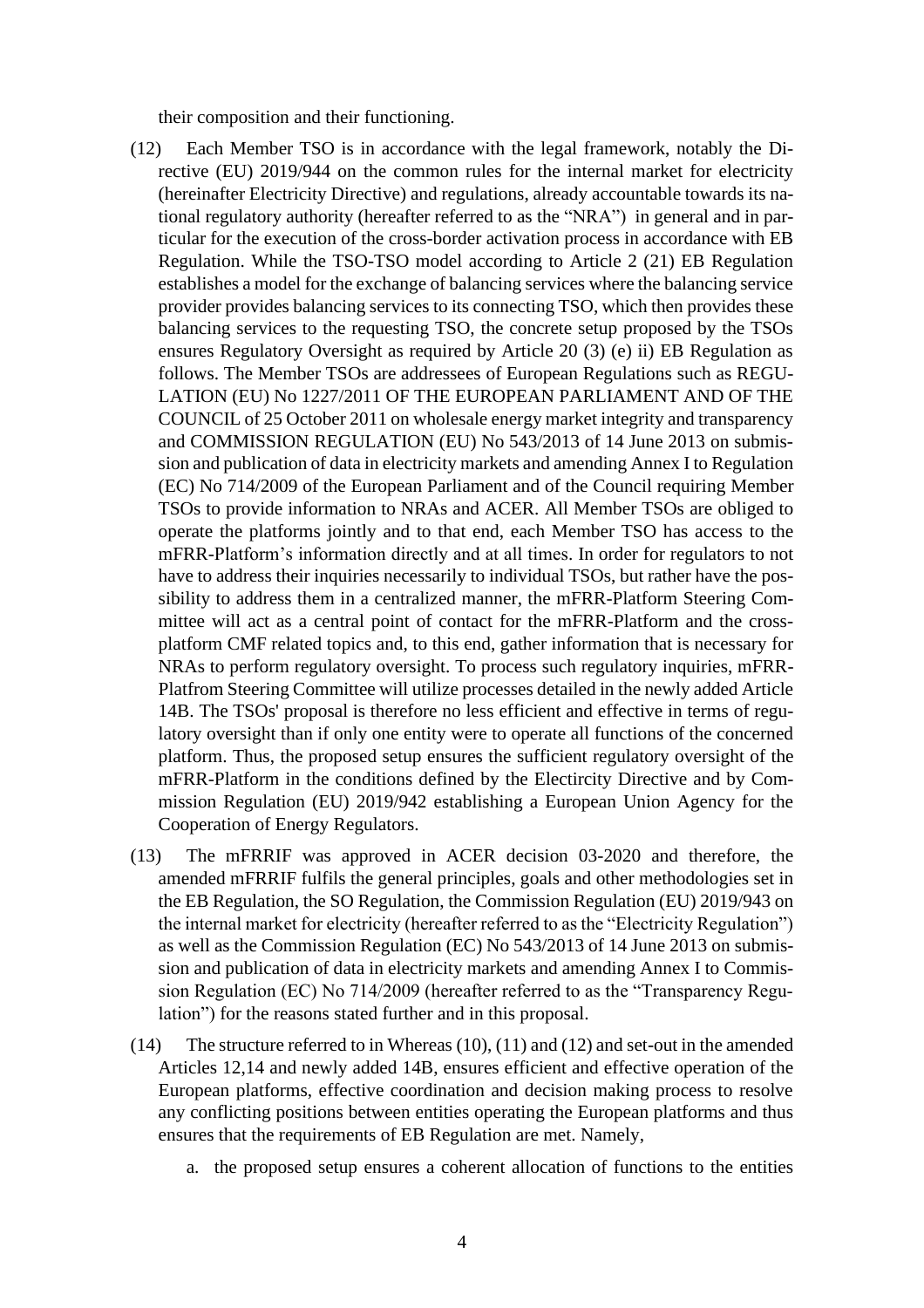operating the functions of the European platform, in accordance with Article 20(3)(e)(i) of EB Regulation by allocating a function in its entirety to an entity. The TSOs have analysed and clearly delineated the interfaces and interactions between the different functions of the platform, namely AOF, TSO-TSO Settlement Function and CMF. In that way, competences, responsibilities and liabilities can be clearly assigned and conflicts of responsibility can be avoided. The competences, responsibilities and liabilities are laid down in a contract between the Member TSOs. To ensure the necessary coordination between the entities, the entities are contractually obliged to cooperate. This includes, among other things, the duty of exchange of information and coordination obligations. The Member TSOs designated as the CSPs are bound by the decisions of the respective platform Steering Committee, which can be taken by qualified majority voting. In addition, the proposed setup demonstrates significantly higher operational security and stability than other possible setups. European balancing platforms are key tools in EU's future market integration with regards to energy use with operational security being an important criterion. The platforms are built within the TSOs' infrastructure utilizing a combination of multi-redundant data centers, communication assumed via the physical communication network (PCN) and TSOs' personnel involved with a high level of know-how. This will lead to an optimal state with regards to overall security. This also guarantees an efficient and effective operation of the platforms enabling the implementation and operation of the platforms with a high level of quality and maintenance along their entire life cycle resulting in a decrease of overall short-term as well as long-term costs. Furthermore, the proposed allocation of functions result in a very limited probability of a potential outage of all the platforms together. A simultaneous outage of multiple platforms would have a major negative impact on balancing energy costs and the security of supply across Europe;

- b. The SO Regulation allocates the responsibility for the operation and organisation of the cross-border balancing processes to the TSOs and foresees that the TSOs shall organise these processes via agreements in accordance with Article 122, 123 and 124 of SO Regulation, therefore all TSOs have implemented an effective and efficient contractual framework in order to govern and operate the European platforms as required in Article  $20(3)(e)(ii)$  and Article  $3(2)(c)$ of EB Regulation. In this contractual framework between TSOs, the European platforms underlying IT Solutions are designed, co-owned and governed by all TSOs themselves, while the development, the maintenance, the operation and the hosting of European platforms´ functions are delegated to one or more TSOs. Therefore, the designated TSOs are acting for the benefit and on behalf all TSOs in accordance with the operational rules jointly defined by all TSOs and under the supervision of the steering committees established by all TSOs. Thus, the proposed setup of the mFRR-Platform and allocation of functions ensures efficient and effective governance of the mFRR-Platform;
- c. the operation of such European platforms is the responsibility of all member TSOs. The implementation of the mFRRIF fulfils the technical and security requirements to be met by the European platforms with regard to the opera-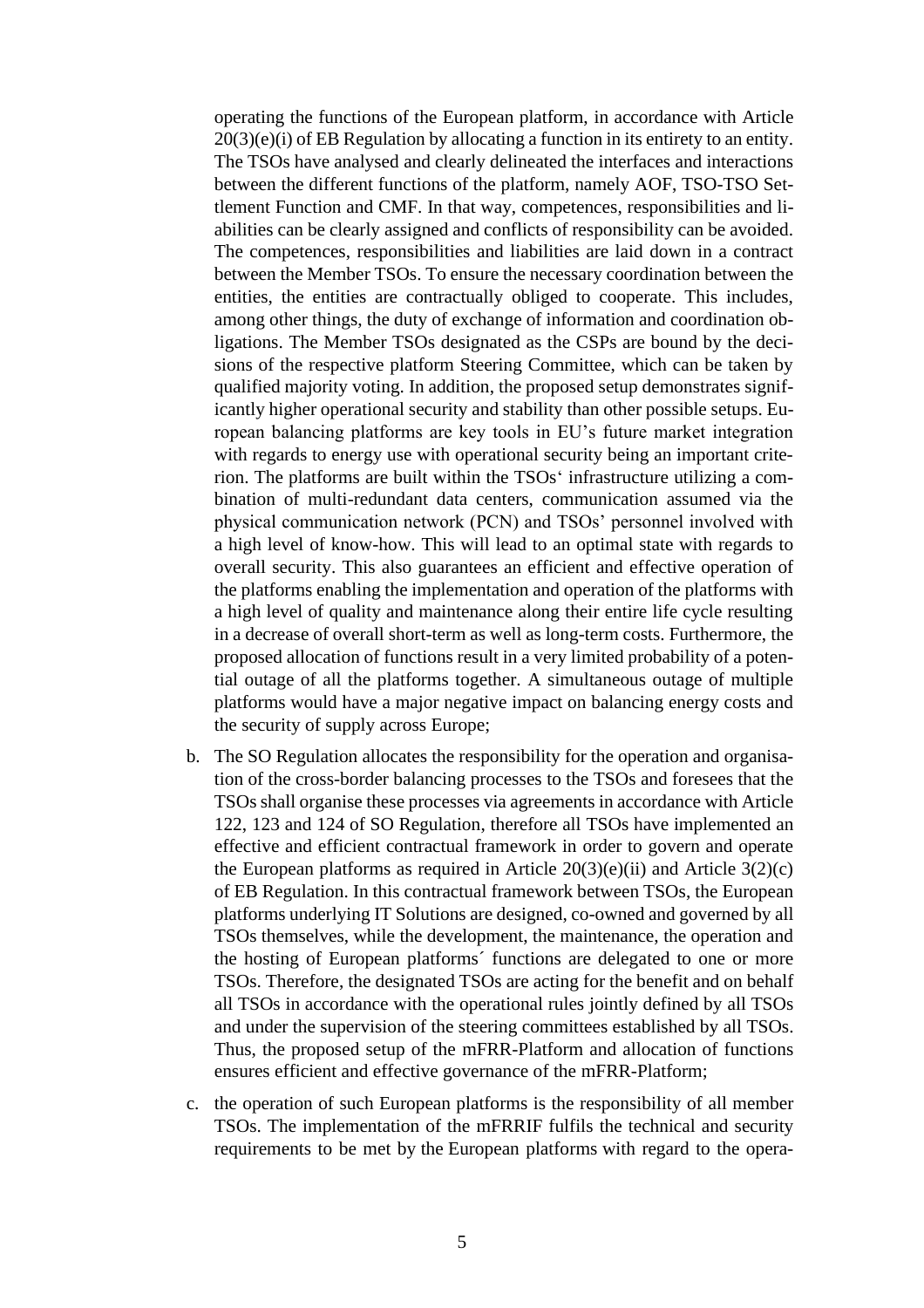tional security and their real-time relevance. Synergies can therefore be utilised in the use of existing TSO facilities which results in high efficiency gains. The proposed setup also enhances efficiency as it allows the use of the existing TSO knowledge, infrastructures and resources for the real-time operation of the European platforms and it does not lead to the creation of an additional structure for this purpose. Building up an additional structure would mean to create new infrastructure, transfer of know-how and spending of additional resources, also from TSOs. Thus, the proposed setup of the mFRR-Platform and allocation of functions ensures efficient and effective operation of the mFRR-Platform as required in Article  $20(3)(e)(i)$  and Article  $3(2)(c)$  of EB Regulation;

- d. the operation of mFRR-Platform is a collective responsibility of all member TSOs and each TSO is fully responsible for the operation of the mFRR-Platform towards its NRAand connected market participants. In accordance with EB Regulation, Member TSOs apply a TSO-TSO model, in which only TSOs will be connected to the mFRR-Platform directly, while Balancing Service Providers will be connected to the respective connecting national TSO, the respective NRAs will be able to continue make use of the competences granted to them by national statute effectively without any additional increase in competence required. Thus, the proposed setup of the mFRR-Platform and allocation of functions ensures efficient and effective regulatory oversight over the mFRR-Platform as required in Article 20(3)(e)(ii) of EB Regulation;
- e. the coordination and the decision-making process is ensured at the level of the steering committees of the European platforms, with a specific role assigned to the mFRR-Platform steering committee also in charge of the governance of CMF as a cross-platform function. The steering committee of the mFRR-Platform includes representation of all member TSOs of any of the European platforms for decisions related to CMF. Thereby the steering committee of the mFRR-Platform ensures a coordinated governance of the function as a crossplatforms function for all the concerned European platforms. The designated entities are contractually obliged to operate the functions of the platform. Insofar as the cooperation of the entities is required for the operation or for the solution of issues, the entities are obliged to coordinate bilaterally at all times. If problems cannot be solved by the entities themselves, the steering committee may also appoint a committee of experts at short notice. If no solution can be found in the expert panel either, the steering committee shall be convened. Member TSOs shall ensure that operational problems arising at short notice can also be solved within a reasonable period of time. In order resolve disputes within a reasonable amount of time all Member TSOs are subject to a strictly timed dispute resolution process described in newly created Article 14B(3)(b) consisting of at least the amicable settlement between the disputing Member TSOs under the supervision of the steering committee of the mFRR-Platform. The dispute resolution may include external guidance, which might facilitate the amicable settlement procedure. In order to ensure the continuous operation of the mFRR-Platform disputing Member TSOs may also apply for interim or conservatory measures or any injunctive relief. Thus, an effective coordination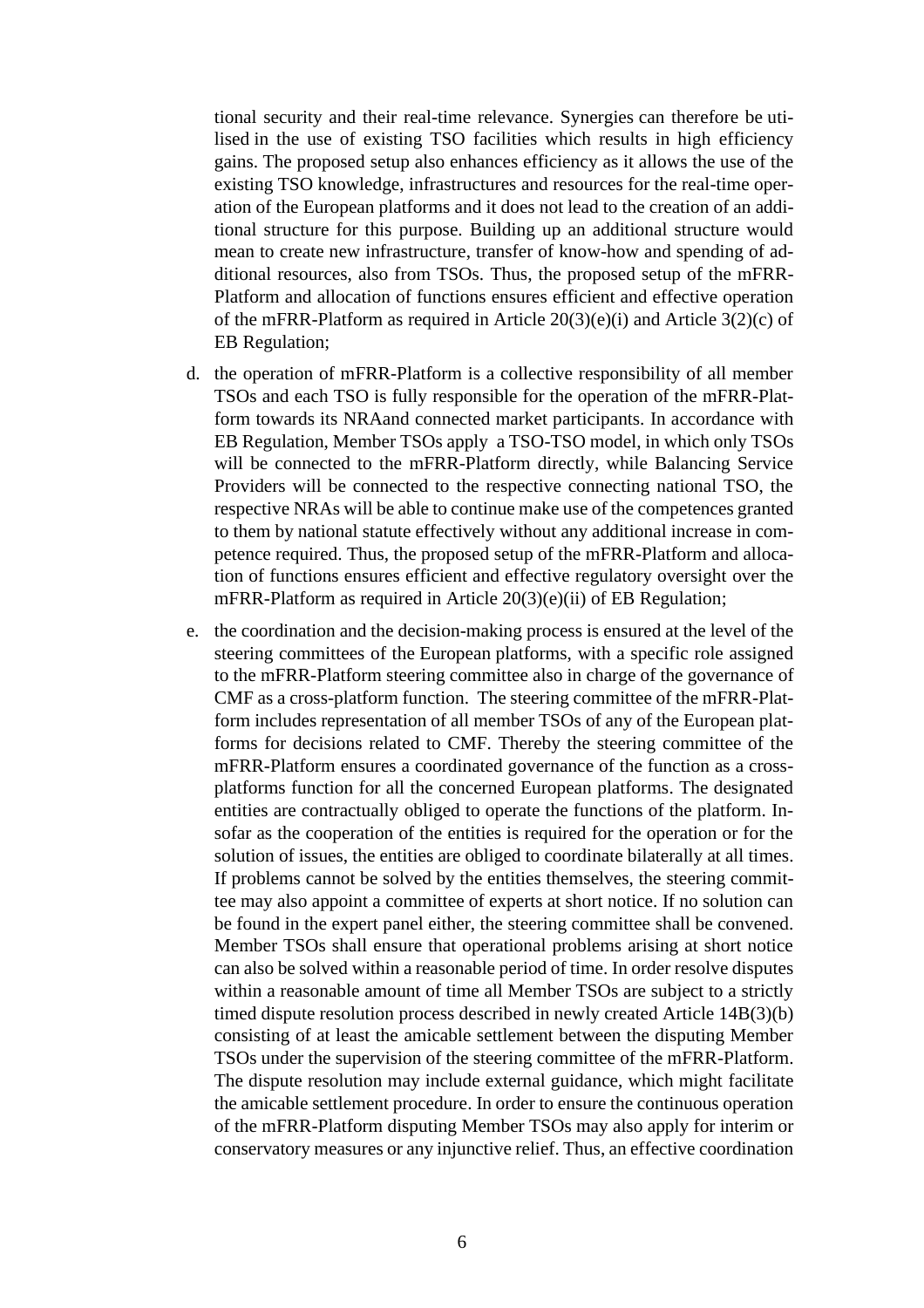and decision making process to resolve any conflicting positions between entities operating the mFRR-Platform is ensured as required in Article 20(3)(e)(iii) of EB Regulation.

(15) Article 20(1) of the EB Regulation required all TSOs to develop the mFRRIF. All TSOs who were responsible for the development of the proposal and for its submission to ACER are the following: APG - Austrian Power Grid AG, VÜEN-Vorarlberger Übertragungsnetz GmbH, Elia - Elia Transmission Belgium S.A., ESO – Electroenergien Sistemen Operator EAD, HOPS - Croatian Transmission System Operator Ltd, ČEPS - ČEPS, a.s., Energinet - Energinet, Elering - Elering AS, Fingrid - Fingrid OyJ, Kraftnät Åland Ab, RTE - Réseau de Transport d'Electricité, S.A, Amprion - Amprion GmbH, TransnetBW -TransnetBW GmbH, TenneT GER - TenneT TSO GmbH, 50Hertz - 50Hertz Transmission GmbH, IPTO - Independent Power Transmission Operator S.A., MAVIR ZRt. - MAVIR Magyar Villamosenergia-ipari Átviteli Rendszerirányító Zártkörűen Működő Részvénytársaság ZRt., EirGrid - EirGrid plc, Terna - Terna SpA, Augstsprieguma tïkls - AS Augstsprieguma tïkls, LITGRID - LITGRID AB, CREOS Luxembourg - CREOS Luxembourg S.A., TenneT TSO - TenneT TSO B.V., PSE - PSE S.A., REN - Rede Eléctrica Nacional, S.A., Transelectrica - C.N. Transelectrica S.A., SEPS - Slovenská elektrizačná prenosovú sústava, a.s., ELES - ELES,d.o.o, REE - Red Eléctrica de España S.A.U, Svenska Kraftnät - Affärsverket Svenska Kraftnät, SONI System Operator for Northern Ireland Ltd.

SUBMIT THE FOLLOWING PROPOSAL FOR AMENDMENT OF THE IMPLEMEN-TATION FRAMEWORK FOR THE EUROPEAN PLATFORM FOR THE EX-CHANGE OF BALANCING ENERGY FROM FREQUENCY RESTORATION RE-SERVES WITH MANUAL ACTIVATION TO ACER

#### **Article 1 Designation of entity**

Article 12 – Designation of entity – of mFRRIF is amended as follows:

a) Paragraph 2 shall be amended and be read accordingly:

« In accordance with Article 20(2) of EB Regulation, the mFRR-Platform may be operated by TSOs or an entity they would create themselves. For the operation of the mFRR-Platform, TSOs shall designate:

i. one TSO for operation of the activation optimisation function and TSO-TSO settlement function;

ii. and a different TSO for operation of the capacity management function.»

b) Paragraph 3 shall be amended and be read accordingly:

« 3. The designation of the entities will be done in accordance with Article 20(4) of the EB Regulation.»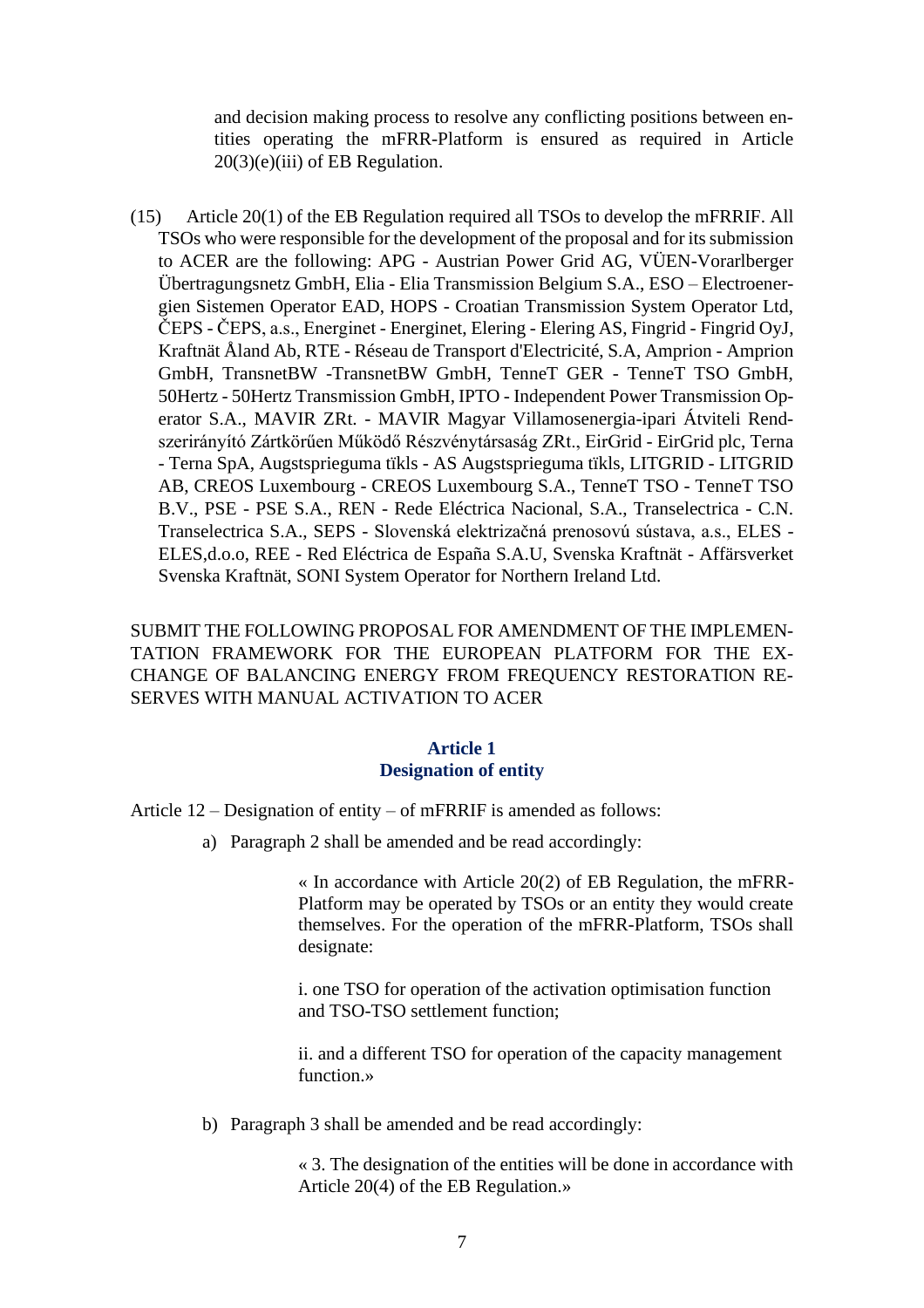c) Paragraph 4 shall be amended and be read accordingly:

« 4. The designated entities shall be acting as Common Service Providers (CSPs) for the benefit and on behalf of all member TSOs of the mFRR-Platform. The CSPs shall provide their services in accordance with the objectives of EB Regulation, this Implementation Framework, the contractual framework, relevant Steering Committee decisions and agreed operational procedures and rules. The services may be amended as per the voting rules stipulated in the contractual framework under the supervision of the steering committee of the mFRR-Platform, in accordance with Article 14, Article 14B and in accordance with the operational rules approved by the steering committee of the mFRR-Platform.»

d) Paragraph 5 shall be amended and be read accordingly:

« 5. For the avoidance of doubt, the designated entities may contract third parties for executing supporting tasks, subject to the agreement of the mFRR-Platform steering committee.»

### **Article 2 Transparency and reporting**

Article 13 – Transparency and reporting – of mFRRIF shall be amended as follows:

The paragraph 6 shall be added and be read accordingly:

«6. The Member TSOs shall publish the relevant information stemming from mFRRIF in a commonly agreed harmonised format at least through the ENTSO-E central information transparency platform established pursuant to Article 3 of Regulation (EU) No 543/2013 and as required by Article 12 of EB Regulation.»

#### **Article 3 Governance and decision-making process**

Article 14 – Governance and decision-making process – of mFRRIF shall be amended as follows:

The paragraph 2 shall be amended and be read accordingly:

« 2. Each member TSO shall carry out the common governance principles of the mFRR-Platform by means of:

(a) the steering committee of the mFRR-Platform, which is the decision-making body of the mFRR-Platform with the right to make any binding decision on any matter or question related to the mFRR-Platform and all crossplatform CMF related matters and not covered by the Article 14(3)(b). Thereto, each member TSO of the mFRR-Platform shall appoint at least one regular representative to the steering committee of the mFRR-Platform, which is a superior body to the expert group.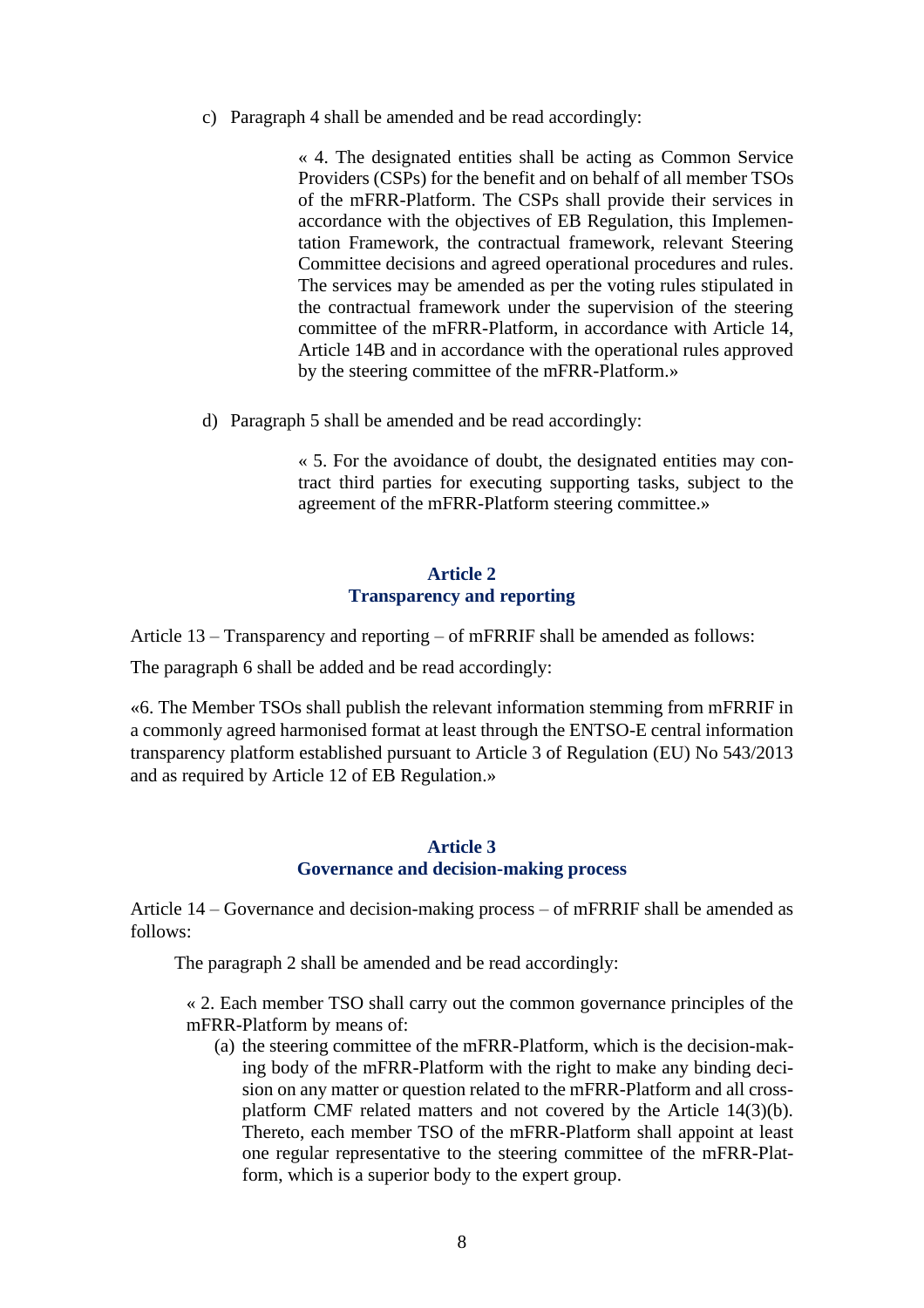(b) the expert group of the mFRR-Platform, which is the expert body of the mFRR-Platform and prepares background materials for the steering committee (including analyses, impact assessments, summaries) and evaluates and proposes concepts in relation to the implementation of the mFRR-Platform. Thereto, each member TSO shall appoint at least one regular representative to the expert group of the mFRR-Platform.

The steering committee of the mFRR-Platform has the authority to create subcommittees or expert groups, which may be granted delegated authority by the steering committee of the mFRR-Platform. In such event, the steering committee of the mFRR-Platform determines the composition and the modalities of the functioning of such subcommittee or expert group. In case the aFRR-Platform and the IN-Platform also create the same subcommittee or expert group, they can be the same for the concerned European platforms and the steering committees jointly define their composition and their functioning.»

#### **Article 4 Contractual framework**

Article 14B – Contractual framework - of mFRRIF shall be added and be read accordingly:

«1. In order to ensure efficient and effective implementation and operation of the mFRR Platform, Member TSOs shall set up a contractual framework applicable to all Member TSOs. Under the contractual framework, each Member TSO shall adhere to at least the following high level principles:

a) not to undertake actions which may be detrimental to the operation of the mFRR-Platform functions as defined in the contractual framework;

b) to assist each other and cooperate among themselves in case of an investigation regarding the mFRR-Platform by a competent regulatory authority;

c) to apply the principles of equal treatment, proportionality and non-discrimination towards the other TSOs; and to perform its obligation in compliance with laws and regulations, including the mFRR IF.

2. In their contractual framework, all Member TSOs shall clearly allocate the roles and responsibilities of the Member TSOs, notably the obligations of reporting and exchange of information in line with Article 13 of the mFRR IF.

3. The contractual framework shall further specify and entail at least the following principles and processes:

a) The mFRR-Platform Steering Committee shall issue decisions and monitor both the implementation and operation of the mFRR-Platform by all Member TSOs. The decisions shall be taken in accordance with the decision making rules set out in Article 14(7), 14(8), 14(9) and 14(10) of the mFRR IF. Each decision shall be implemented in line with the timeline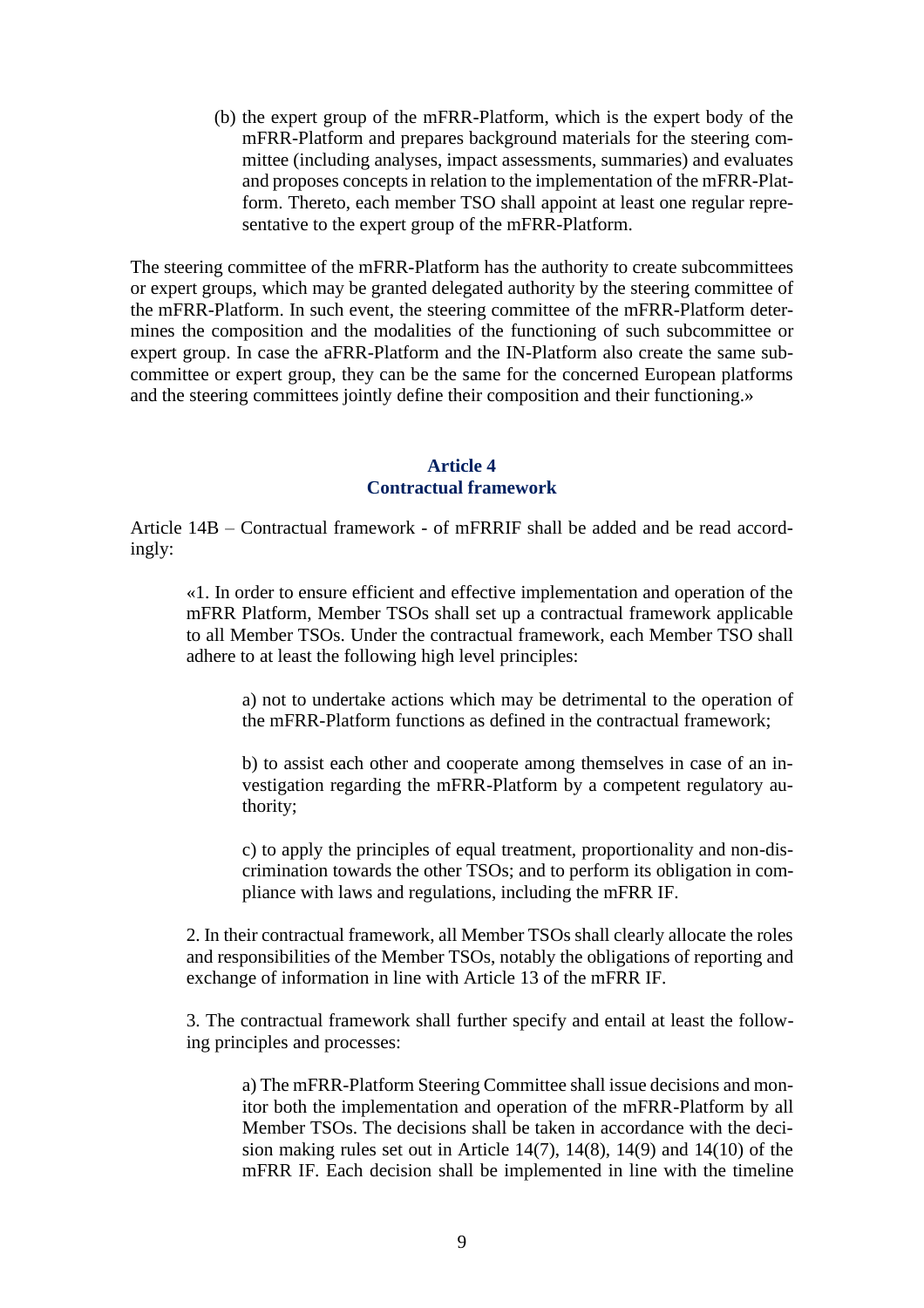agreed in the respective decision.

b) In the event of a dispute, the dispute shall be submitted in written to the respective Steering Committee. The dispute notice shall include at least a description of the dispute, the involved Member TSOs, the claims raised and their legal grounds and a proposal for settlement if available. The settlement process may be as follows: The mFRR-Platform Steering Committee shall appoint amongst its members a person responsible for the amicable settlement procedure without undue delay.

Should no amicable settlement be reached within one month or within a reasonable time agreed upon between the disputing Member TSOs, disputing Member TSOs after agreement by the relevant Steering Committee may ask the relevant regulatory authorities and/or ACER for guidance, should the dispute directly concern regulatory issues if it is in compliance with their competences under the law, which an amicable settlement may take into account, or refer the dispute to mediation.

In case any of the above did not lead to the settlement of the dispute, the dispute shall be settled either by arbitration or by court. The settlement outcome of any of the above shall be binding upon the disputing Member TSOs. The dispute resolution process shall not preclude the Member TSOs from applying for interim or conservatory measures or any injunctive relief. The contractual framework may further detail the dispute resolution process set out in this paragraph.

c) In case a request from a NRA or NRAs is received by one or several Member TSOs, these parties shall immediately inform all Member TSOs via the respective Steering Committee of the content of such request. Each Member TSO shall cooperate to respond adequately, consistently and promptly to a request for information received in relation to fullfillment of the obligations of the mFRR IF.

d) The contractual framework shall define the necessary day-to-day operational procedures including at least the incident resolution, fallback and backup procedures, data processing and validation, as well how all Member TSOs coordinate to that end.

e) The liability regime shall be defined in the contractual framework and shall be applicable for all Member TSOs.

f) The IT solution of the mFRR-Platform functions shall be owned and governed by all Member TSOs.

4. In addition to the above, the contractual framework shall contain further obligations for Member TSOs designated as CSPs, such as:

a) making the mFRR-Platform's information available to the Member TSOs at all times to allow all Member TSOs to fulfil the transparency and reporting obligations according to the Article 13 of the mFRR IF;